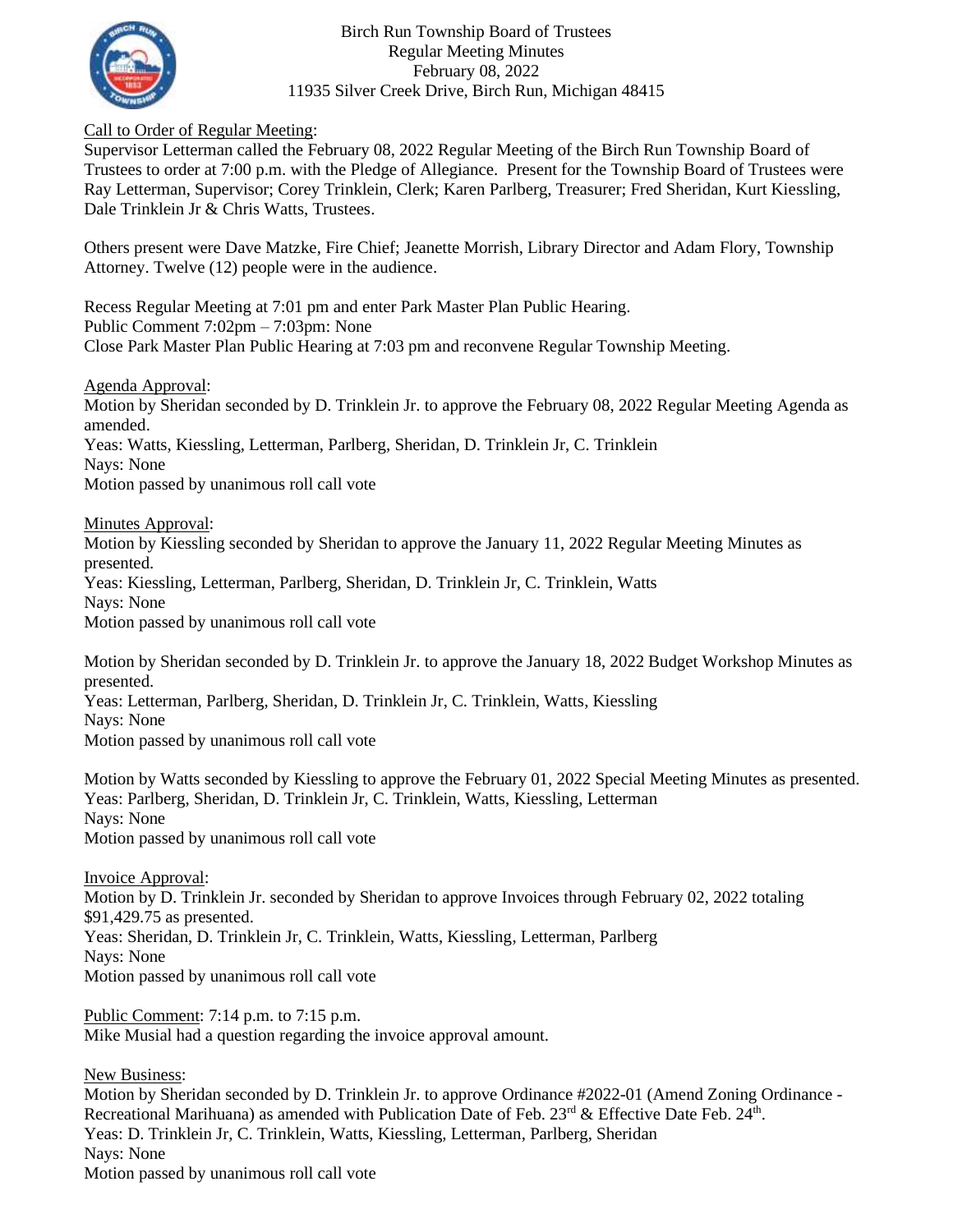Motion by C. Trinklein seconded by Sheridan to approve Ordinance #2022-02 (Prohibit Certain Types and Quantities of Recreational Marihuana Establishments Police Powers Ordinance) as amended. Yeas: Watts, Kiessling, Letterman, Parlberg, Sheridan, D. Trinklein Jr, C. Trinklein Nays: None Motion passed by unanimous roll call vote

Motion by C. Trinklein seconded by D. Trinklein Jr. to approve Resolution #2022-08 (Approve Recreational Marihuana Application) as amended. Yeas: Letterman, Parlberg, Sheridan, D. Trinklein Jr, C. Trinklein, Watts, Kiessling Nays: None Motion passed by unanimous roll call vote

Motion by Letterman seconded by C. Trinklein to approve Resolution #2022-09 (Approve Recreational Marijuana Application Scorecard) as amended. Yeas: Letterman, Parlberg, Sheridan, D. Trinklein Jr, C. Trinklein, Nays: Kiessling, Watts Motion passed by majority roll call vote

Motion by C. Trinklein seconded by Kiessling to approve Resolution #2022-02 (Establishing Recreational Marihuana Sub-Committee) as amended. Yeas: Letterman, Parlberg, Sheridan, D. Trinklein Jr, C. Trinklein, Watts, Kiessling Nays: None Motion passed by unanimous roll call vote

Motion by Sheridan seconded by D. Trinklein Jr. to approve appointing Mike Marr & Mike Musial from the Planning Commission to the Recreational Marihuana Sub-Committee. Yeas: D. Trinklein Jr, C. Trinklein, Watts, Kiessling, Letterman, Parlberg, Sheridan Nays: None Motion passed by unanimous roll call vote

Motion by Watts seconded by Kiessling to approve appointing Fred Sheridan & Ray Letterman from the Township Board to the Recreational Marihuana Sub-Committee. Yeas: Watts, Kiessling, Letterman, Parlberg, Sheridan, D. Trinklein Jr, C. Trinklein Nays: None Motion passed by unanimous roll call vote

Motion by Watts seconded by Sheridan to approve appointing a qualified planner from ROWE Professional Services Company to the Recreational Marihuana Sub-Committee. Yeas: Kiessling, Letterman, Parlberg, Sheridan, D. Trinklein Jr, C. Trinklein, Watts Nays: None

Motion passed by unanimous roll call vote

Motion by C. Trinklein seconded by Sheridan to approve Ordinance #2022-03 (Amend Zoning Ordinance - SLUP Revocation) as presented. Yeas: Parlberg, Sheridan, D. Trinklein Jr, C. Trinklein, Watts, Kiessling, Letterman Nays: None Motion passed by unanimous roll call vote

Motion by C. Trinklein seconded by D. Trinklein Jr. to approve Ordinance #2022-04 (Amend Zoning Ordinance - Event Barns) as presented. Yeas: Sheridan, D. Trinklein Jr, C. Trinklein, Kiessling, Letterman, Parlberg Nays: None Abstain: Watts Motion passed by majority roll call vote

Motion by C. Trinklein seconded by Sheridan to approve Resolution #2022-03 (Supervisor Salary) as presented. Yeas: D. Trinklein Jr, C. Trinklein, Watts, Kiessling, Letterman, Parlberg, Sheridan Nays: None Motion passed by unanimous roll call vote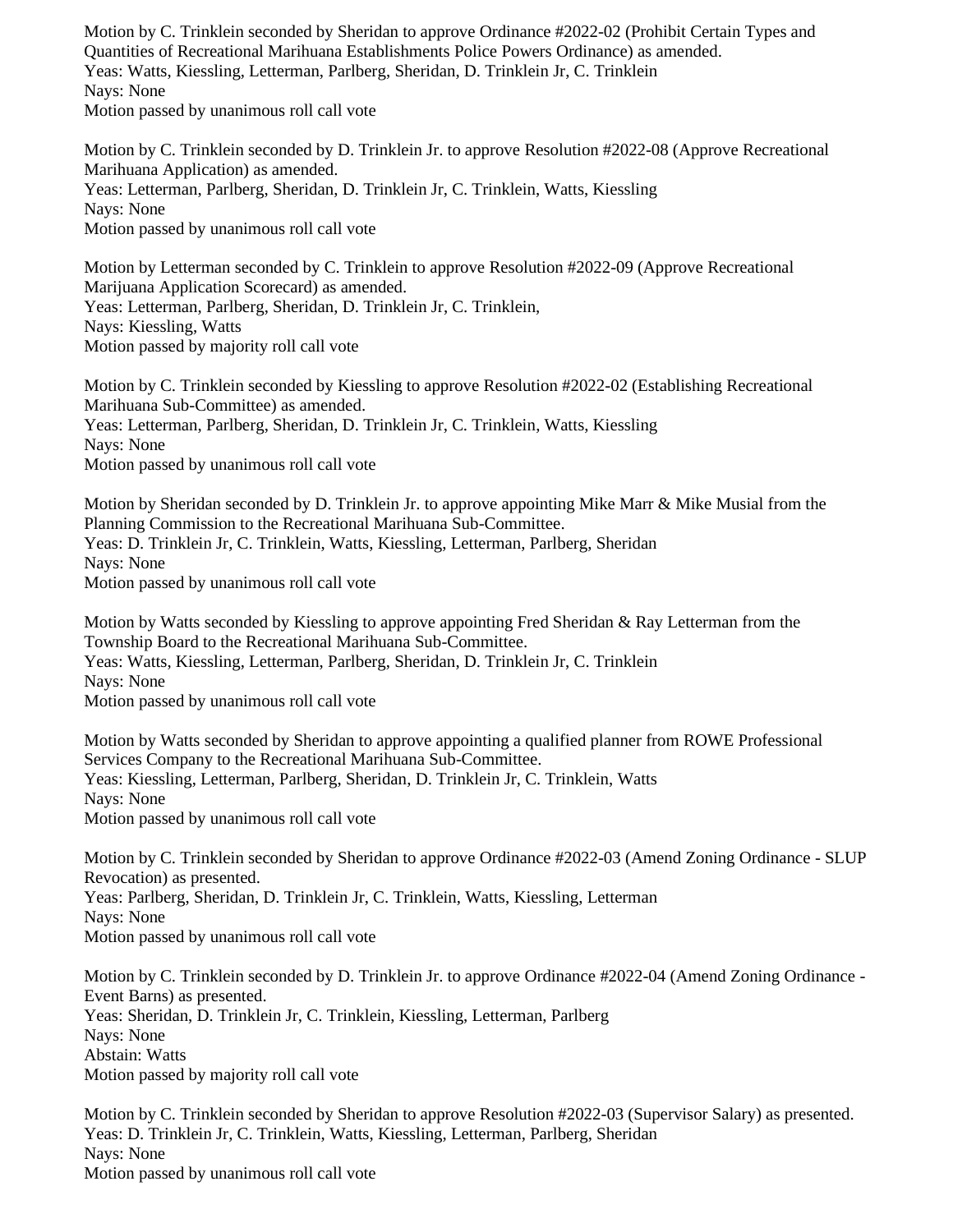Motion by Watts seconded by Sheridan to approve Resolution #2022-04 (Clerk Salary) as presented. Yeas: Watts, Kiessling, Letterman, Parlberg, Sheridan, D. Trinklein Jr, C. Trinklein Nays: None Motion passed by unanimous roll call vote

Motion by C. Trinklein seconded by D. Trinklein Jr. to approve Resolution #2022-05 (Treasurer Salary) as presented. Yeas: Kiessling, Letterman, Parlberg, Sheridan, D. Trinklein Jr, C. Trinklein, Watts Nays: None Motion passed by unanimous roll call vote

Motion by C. Trinklein seconded by D. Trinklein Jr. to approve Resolution #2022-06 (Trustee Salary) as presented.

Yeas: Letterman, Parlberg, Sheridan, D. Trinklein Jr, C. Trinklein, Watts, Kiessling Nays: None Motion passed by unanimous roll call vote

Motion by Watts seconded by Sheridan to approve Resolution #2022-07 (Resolution For Hardship Property Tax Reduction Rules and Regulations) as presented.

Yeas: Parlberg, Sheridan, D. Trinklein Jr, C. Trinklein, Watts, Kiessling, Letterman Nays: None Motion passed by unanimous roll call vote

Motion by C. Trinklein seconded by D. Trinklein Jr. to approve Personnel Policy Manual amendment as presented. Yeas: Sheridan, D. Trinklein Jr, C. Trinklein, Watts, Kiessling, Letterman, Parlberg Nays: None Motion passed by unanimous roll call vote

Motion by Parlberg seconded by Kiessling to approve 2022 COLA Adjustment Proposal as presented with a 3% increase.

Yeas: D. Trinklein Jr, C. Trinklein, Watts, Kiessling, Letterman, Parlberg, Sheridan Nays: None

Motion passed by unanimous roll call vote

Motion by Kiessling seconded by Watts to approve Zoning Administrator & Code Enforcement job description as presented. Yeas: Watts, Kiessling, Letterman, Parlberg, Sheridan, D. Trinklein Jr, C. Trinklein Nays: None

Motion passed by unanimous roll call vote

Motion by Parlberg seconded by D. Trinklein Jr. to post the open Zoning Administrator & Code Enforcement position. Yeas: Parlberg, Sheridan, D. Trinklein Jr, C. Trinklein, Watts, Kiessling, Letterman Nays: None

Motion passed by unanimous roll call vote

Motion by Kiessling seconded by D. Trinklein Jr. to approve setting a Special Meeting to interview and possibly approve a candidate for the Zoning Administrator & Code Enforcement Position on Feb. 22<sup>nd</sup> @ 7:00pm in the Government Room.

Yeas: Sheridan, D. Trinklein Jr, C. Trinklein, Watts, Kiessling, Letterman, Parlberg Nays: None

Motion passed by unanimous roll call vote

Motion by C. Trinklein seconded by Sheridan to approve February 2022 Budget Amendments as presented. Yeas: Kiessling, Letterman, Parlberg, Sheridan, D. Trinklein Jr, C. Trinklein, Watts Nays: None Motion passed by unanimous roll call vote